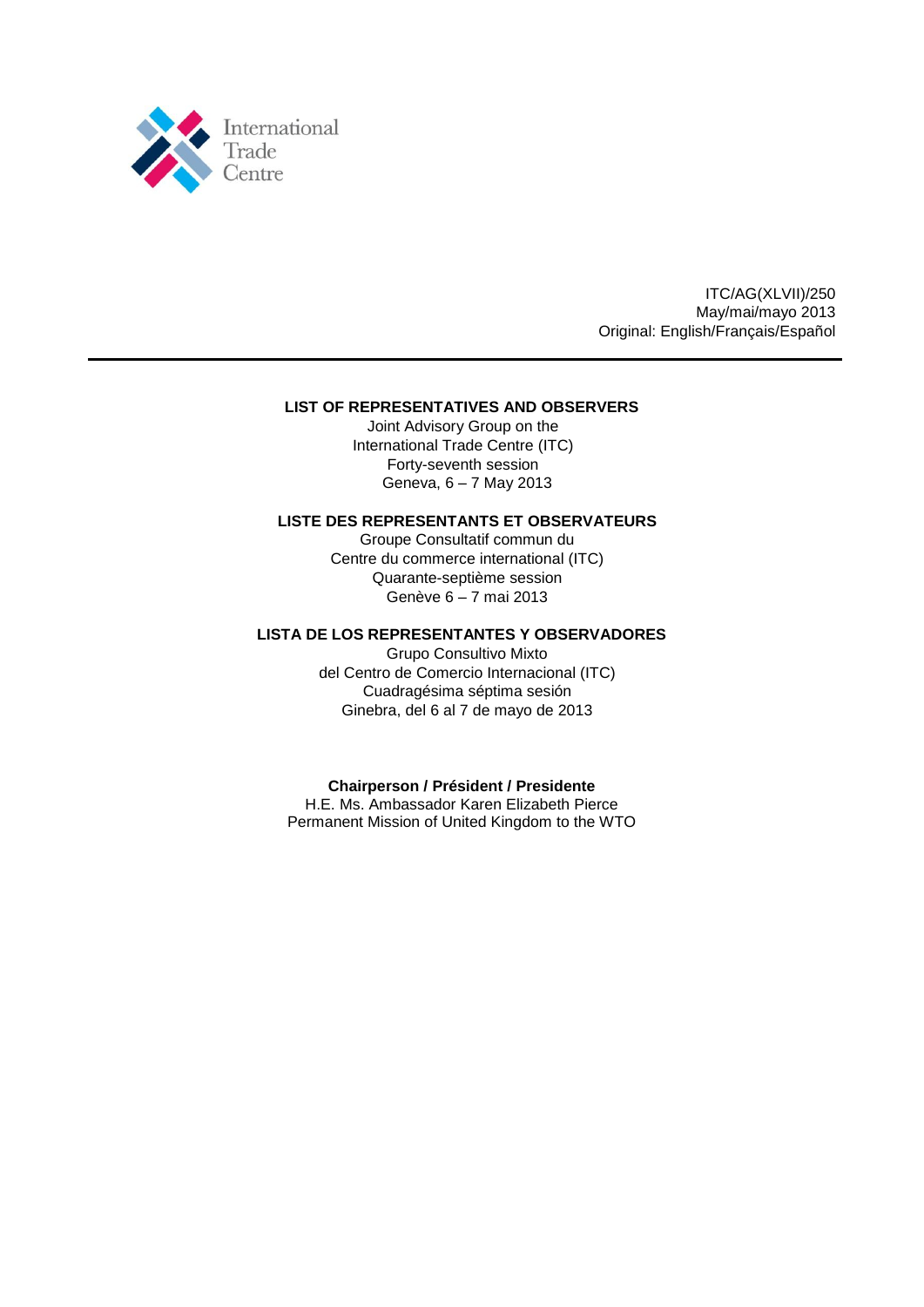| <b>ALBANIA</b>      | H.E. Ms. Filloreta Kodra<br>Ambassador,<br>Permanent Mission of the Republic of Albania to the United Nations Office<br>and other International Organizations at Geneva                      |
|---------------------|----------------------------------------------------------------------------------------------------------------------------------------------------------------------------------------------|
|                     | Mr. Leonard Kastrati<br>Second Secretary<br>Permanent Mission of the Republic of Albania to the United Nations Office<br>and other International Organizations at Geneva                     |
| <b>ALGERIE</b>      | Ms. Wafa Ameuri<br>Attachée des Affairs étrangers<br>Permanent Mission of Algerie to the United Nations Office at Geneva                                                                     |
| <b>ARGENTINA</b>    | Mr. Pedro Negueloaetcheverry<br>Secretario<br>Misión Permanente de la República Argentina ante la Oficina de las<br>Naciones Unidas en Ginebra                                               |
| <b>BARBADOS</b>     | H.E. Mr. Marion Williams<br>Ambassador<br>Permanent Mission of Barbados to the United Nations Office at Geneva                                                                               |
|                     | Ms. Emalene Marcus-Burnett<br>Counsellor<br>Permanent Mission of Barbados to the United Nations Office at Geneva                                                                             |
| <b>BELARUS</b>      | Ms. Irina Arzhankova<br><b>First Secretary</b><br>Permanent Mission of Belarus to the United Nations Office in Geneva                                                                        |
| <b>BHUTAN</b>       | Mr. Tenzin Choda<br><b>Minister Counsellor</b><br>Permanent Mission of Bhutan to the United Nations Office in Geneva                                                                         |
| <b>BOTSWANA</b>     | Ms. Nnana Mmanyabela Tshekega<br>Trade Attachée<br>Permanent Mission of Botswana to the United Nations Office in Geneva                                                                      |
| <b>BULGARIA</b>     | Ms. Tsvetelina Dimitrova<br><b>First Secretary</b><br>Permanent Mission of Bulgaria to the WTO                                                                                               |
|                     | Mr. Aleksey Andreev<br>Counsellor<br>Permanent Mission of Bulgaria to the United Nations Office in Geneva                                                                                    |
| <b>BURKISA FASO</b> | H.E. M. Prosper Vokouma<br>Ambassadeur du Burkina Faso en Suisse<br>Représentant Permanent auprès des Nations Unies et de l'OMC à Genève                                                     |
|                     | Mme Fatimata Nimbrata Yonli Sawadogo<br>Attaché Ambassade<br>Mission permanente du Burkina Faso auprès de l'Office des Nations Unies et<br>des autres Organisations internationales à Genève |
| <b>CAMBODIA</b>     | Mr. KE Sovann<br>Deputy Permanent Representative<br>Permanent Mission of Cambodia to UN Office, the WTO and other<br>International organizations in Geneva                                   |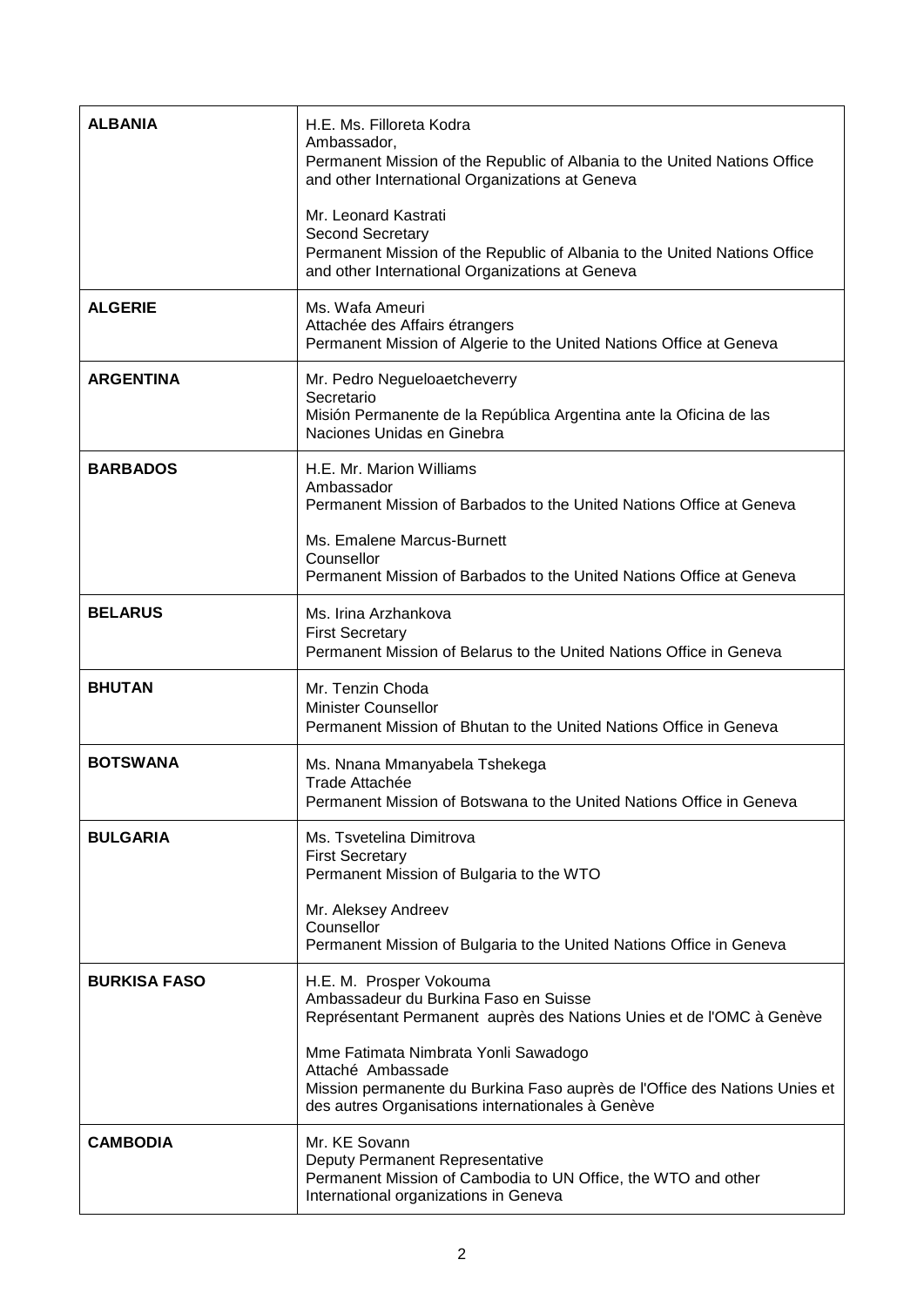| <b>CANADA</b>             | Mr. Ralph Osterwoldt<br>Counsellor<br>Permanent Mission of Canada                                                                                                                                          |
|---------------------------|------------------------------------------------------------------------------------------------------------------------------------------------------------------------------------------------------------|
| <b>CHINA</b>              | Mr. Jianping Chen<br><b>Minister Counselor</b><br>China Mission to UNOG<br>Mr. Xiaokai Shen<br><b>Deputy Director</b><br><b>MOFCOM</b><br>Mr. Kai Huang<br><b>Third Secretary</b><br>China Mission to UNOG |
| <b>CHINESE TAIPEI</b>     | Ms. Julia Chao-yn Cheng<br><b>First Secretary</b><br>Taiwan                                                                                                                                                |
| <b>COLOMBIA</b>           | Ms. Mary Amalia Vasquez<br><b>Commercial Counsellor</b><br>Mission of Colombia to the WTO                                                                                                                  |
| <b>COSTA RICA</b>         | Mr. Jaime Coghi Arias<br><b>Minister Counsellor</b><br>Permanent Mission of Costa Rica to the United Nations Office and Other<br>International Organizations at Geneva                                     |
| <b>COTE D'IVOIRE</b>      | H.E. Mr. Kouadio Adjoumani<br>Ambassador<br>Permanent Mission of Cote d'Ivoire to the United Nations Office and Other<br>International Organizations at Geneva                                             |
| <b>CUBA</b>               | Ms. Anabel Pérez Rojas<br><b>Second Secretary</b><br>Permanent Mission of Cuba to the United Nations Office and Other<br>International Organizations at Geneva                                             |
| <b>CZECH REPUBLIC</b>     | Mr. Martin Bulánek<br>Economic, Environmental and Technological Affairs<br>Permanent Mission of the Czech Republic to the United Nations Office and<br>Other International Organizations at Geneva         |
| <b>DENMARK</b>            | H.E. Mr. Steffen Smith<br>Ambassador<br>Permanent Representative of Denmark, Permanent Mission of Denmark<br>Ms. Sofie Hermann Flensborg                                                                   |
|                           | Attaché<br>Permanent Mission of Denmark to the United Nations Office and Other<br>International Organizations at Geneva                                                                                    |
| <b>DOMINICAN REPUBLIC</b> | Ms. Miguelina Estévez<br>Coordinadora de la Unidad de Acceso a los Mercados de Bienes<br>Dirección de Comercio Exterior (DICOEX) Ministerio de Industria y Comercio                                        |
| <b>ECUADOR</b>            | H.E. Mr. Miguel Carbo Benites<br>Embajador<br>Representante Permanente del Ecuador ante la Organización Mundial del                                                                                        |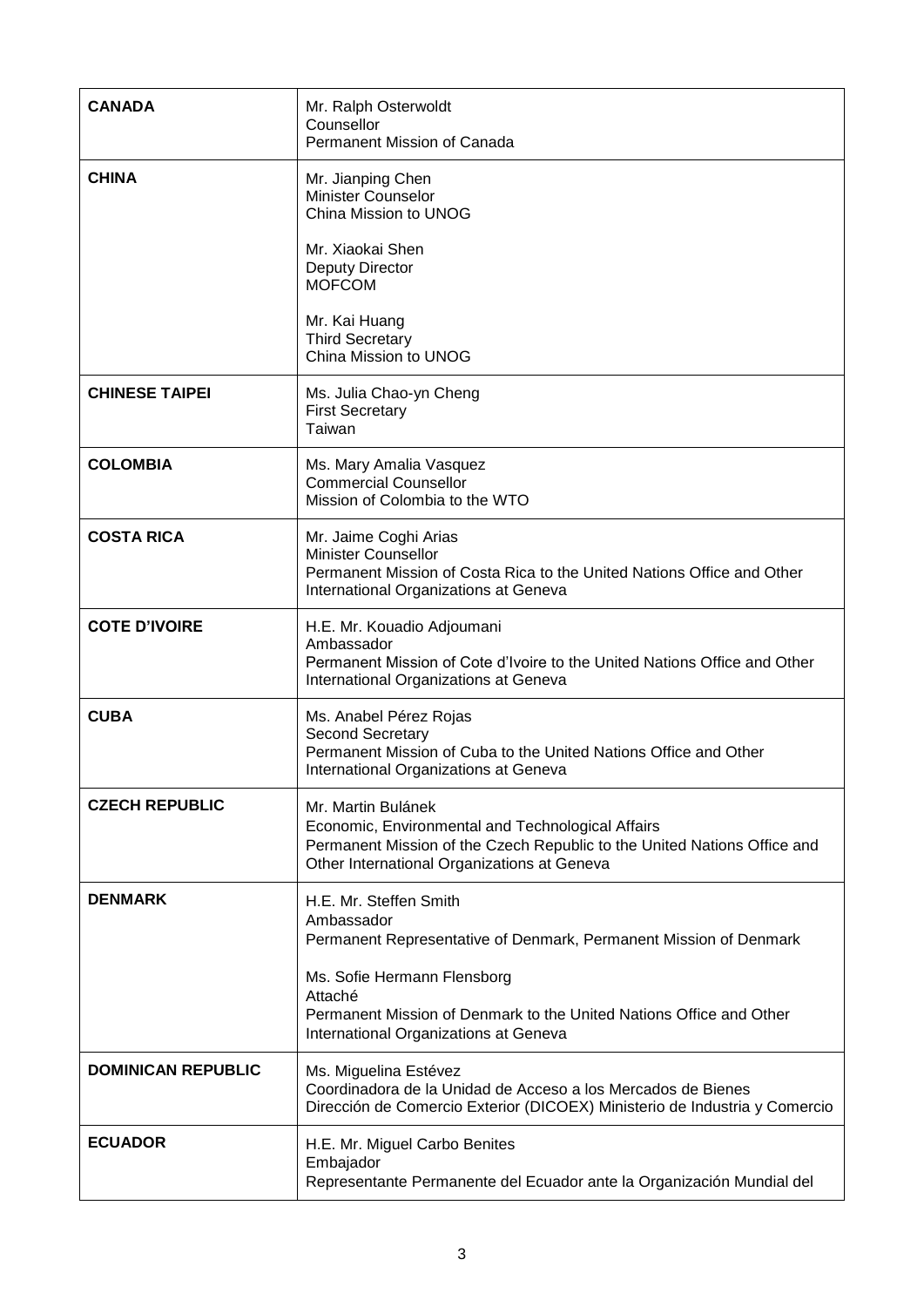|                       | Comercio y otras organizaciones económicas internacionales en Ginebra                                                                                                                                    |
|-----------------------|----------------------------------------------------------------------------------------------------------------------------------------------------------------------------------------------------------|
|                       | H.E. Mr. Humberto Jiménez<br>Embajador<br>Representante Permanente Alterno del Ecuador ante la Organización<br>Mundial<br>del Comercio y otras organizaciones económicas<br>internacionales en Ginebra   |
|                       | Mr. Juan Carlos Sánchez<br><b>Primer Secretario</b><br>Representación Permanente del Ecuador ante la Organización Mundial del<br>Comercio y otras organizaciones económicas internacionales en Ginebra   |
|                       | Mr. Homero Aníbal Larrea Monard<br>Segundo Secretario<br>Representación Permanente del Ecuador ante la Organización Mundial del<br>Comercio y otras organizaciones económicas internacionales en Ginebra |
| <b>EGYPT</b>          | Mr. Hamed El Etreby<br><b>Second Secretary</b><br><b>Commercial Affairs</b><br>Mission of Egypt                                                                                                          |
| <b>EL SALVADOR</b>    | Ms. Katia Carballo<br>Consejera<br>Misión Permanente de la República de El Salvador ante la OMC                                                                                                          |
|                       | Ms. Carmen Elena Castillo<br>Ministro Consejero<br>Misión Permanente de la República de El Salvador ante la OMC                                                                                          |
| <b>ESTONIA</b>        | H.E. Mr. Juri Seilenthal<br>Ambassador<br>Permanent Mission of Estonia to the United Nations Office and Other<br>International Organizations at Geneva                                                   |
| <b>ETHIOPIA</b>       | Mr. Azanaw Tadesse Abreha<br><b>Minister Counsellor</b><br>Permanent Mission of Ethiopia to the UN in geneva                                                                                             |
| <b>EUROPEAN UNION</b> | Mr. Ivano Casella<br><b>First Secretary</b><br>EU Mission to the WTO                                                                                                                                     |
|                       | Ms. Nicole Miller<br>Councellor<br><b>Trade and Development Section</b><br>Permanent Delegation of the European Union to the United Nations                                                              |
|                       | Mr. Thomas-John Guinard<br>Intern<br><b>Trade and Development Section</b><br>Permanent Delegation of the European Union to the United Nations                                                            |
| <b>FINLAND</b>        | Mr. Matti Nissinen<br><b>First Secretary</b><br>Permanent Mission of Finland, Geneva                                                                                                                     |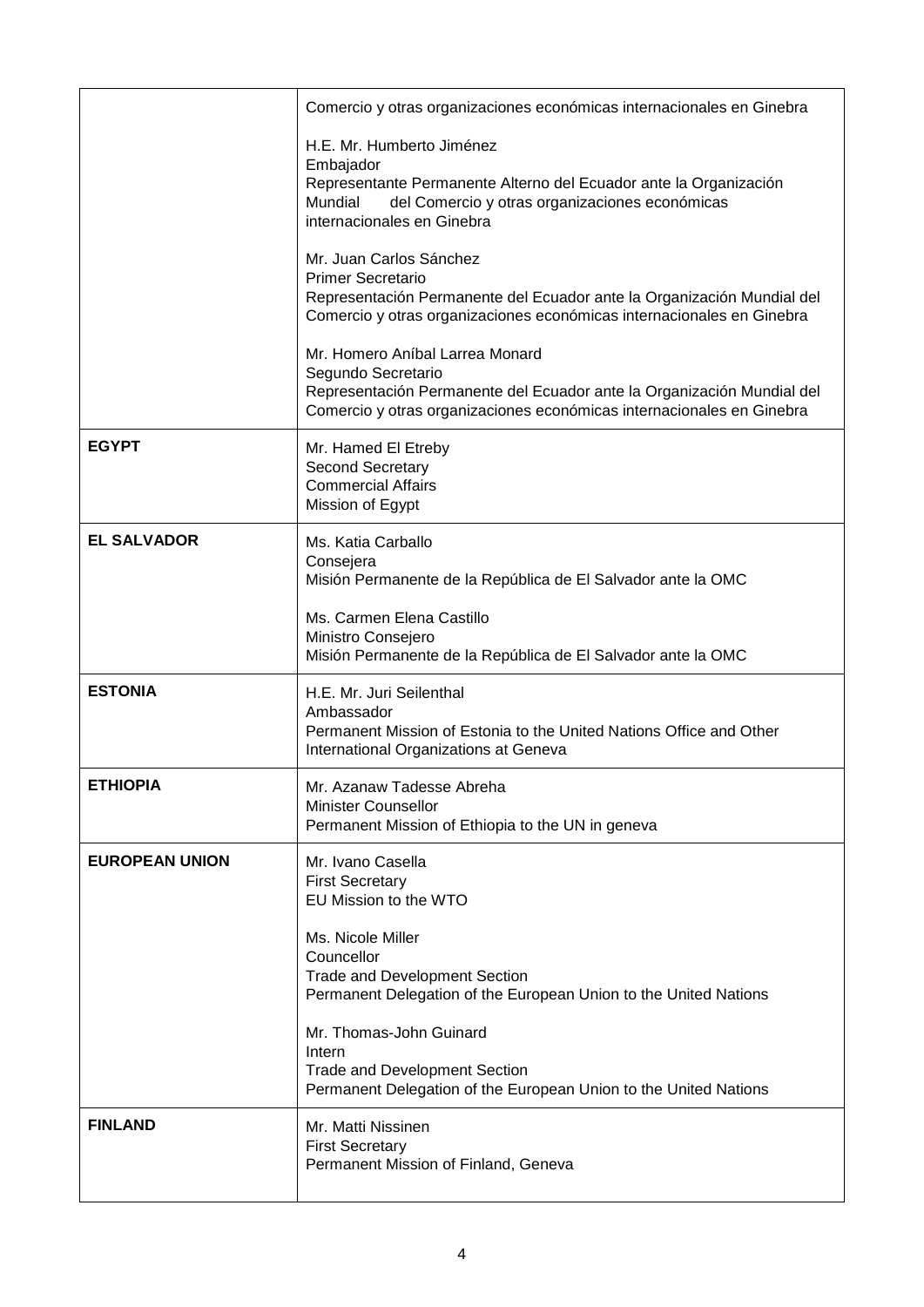|                  | Ms. Sari Laaksonen<br><b>Commercial Secretary</b><br>Ministry for Foreign Affairs, Helsinki                                                                                                      |
|------------------|--------------------------------------------------------------------------------------------------------------------------------------------------------------------------------------------------|
| <b>FRANCE</b>    | M. François Riegert<br>Délégué permanent de la France auprès de l'OMC                                                                                                                            |
|                  | Mme Michèle Nissen-Sageot<br>Conseillère (Affaires économiques)<br>Mission Permanente près l'OMC                                                                                                 |
| <b>GAMBIA</b>    | Mr. Bai Ibrahim Jobe<br>Coordinator<br>Ministry of Trade, Regional Integration and Employment<br>Gambia                                                                                          |
| <b>GERMANY</b>   | H.E. Mr. Thomas Fitschen<br>Ambassador<br>Permanent Mission to the United Nations Office in Geneva                                                                                               |
|                  | Ms. Annette Chammas<br><b>Counsellor for Development Policy</b><br>Permanent Mission to the United Nations Office in Geneva                                                                      |
|                  | Ms. Eva-Valerie Gfrerer<br>Permanent Mission to the United Nations Office in Geneva                                                                                                              |
|                  | Mr. Klaus Wardenbach<br><b>BMZ</b>                                                                                                                                                               |
|                  | Ms. Anne Zitzelsberger<br>Intern<br><b>Permanent Mission</b>                                                                                                                                     |
| <b>GUINEA</b>    | Mr. Aminata Kourouma-Mikala<br>Conseiller<br>Affaires économiques et commerciales<br>Permanent Mission of Guinea to the United Nations Office and Other<br>International Organizations at Geneva |
| <b>HUNGARY</b>   | Ms. Erika Koszegi<br><b>First Secretary</b><br>Permanent Mission of Hungary to the WTO                                                                                                           |
| <b>INDIA</b>     | Ms. Alpana Dubey<br><b>First Secretary</b><br>Permanent Mission of India to the United Nations Office and Other<br>International Organizations at Geneva                                         |
| <b>INDONESIA</b> | Mr. Adi Winarso<br><b>First Secretary</b><br>Permanent Mission of Indonesia to the United Nations Office and Other<br>International Organizations at Geneva                                      |
|                  | Ms. Fanny Astria Widiawuri<br>Republic of Indonesia, Ministry of Trade                                                                                                                           |
|                  | Mr. Gatot Prasetyo Adje<br>Republic of Indonesia, Ministry of Trade                                                                                                                              |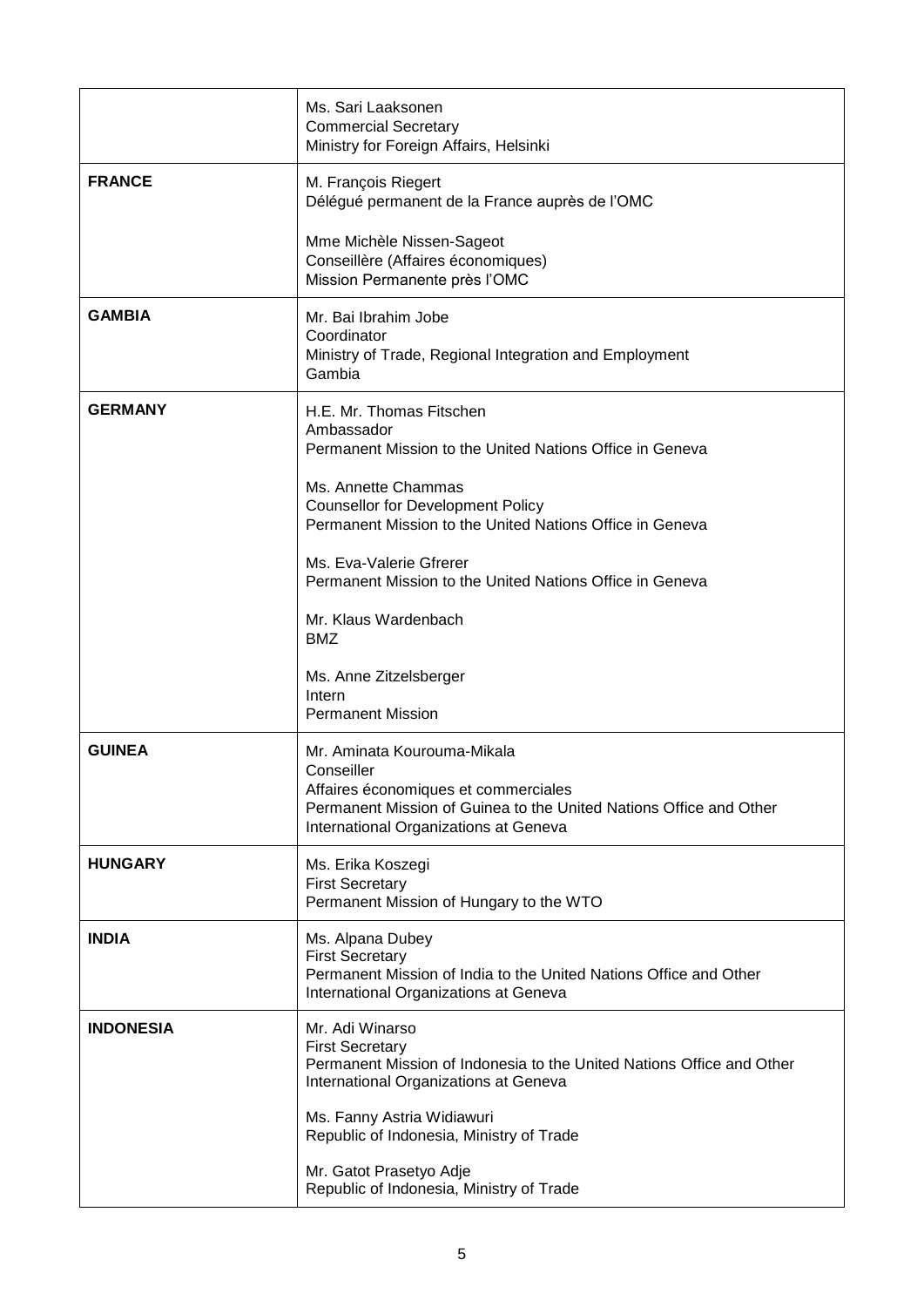| <b>IRAN</b>       | Mr. Ali Akbar Nazari<br><b>Third Counsellor</b><br>Permanent Mission of the Islamic Republic of Iran to the UN and other<br>International Organizations in Geneva        |
|-------------------|--------------------------------------------------------------------------------------------------------------------------------------------------------------------------|
| <b>IRELAND</b>    | H. E. Mr. Gerard Corr<br>Ambassador<br>Permanent Representative of Ireland to the United Nations at Geneva                                                               |
|                   | Ms. Mary Barrett<br><b>Assistant Principal</b><br><b>Multilateral Section</b><br>Development Co-operation Division, Department of Foreign Affairs and<br>Trade, Limerick |
|                   | Mr. Mark Hanniffy<br><b>First Secretary</b><br>Permanent Mission of Ireland to the United Nations at Geneva                                                              |
|                   | Ms. Catherine Aylward<br><b>Second Secretary</b><br>Permanent Mission of Ireland to the United Nations at Geneva                                                         |
| <b>ITALY</b>      | Mr. Nicola Faganello<br><b>First Counsellor</b><br>Permanent Mission of Italy to the United Nations Office and Other<br>International Organizations at Geneva            |
|                   | Ms. Maria Grazia Gori<br><b>Administrative Assistant</b>                                                                                                                 |
| <b>JAMAICA</b>    | H.E. Ms. Wayne McCook<br>Ambassador and Permanent Represenative of Jamaica<br>to the United Nations and Specialised Agencies                                             |
|                   | Ms. Simara Howell<br>Permanent Mission of Jamaica to the United Nations                                                                                                  |
| <b>JAPAN</b>      | Ms. Mihoko Saito<br>Advisor<br>Permanent Mission of Japan to the United Nations                                                                                          |
|                   | Mr. Mitsuru Myochin<br>Counsellor<br>Permanent Mission of Japan to the United Nations                                                                                    |
| <b>JORDAN</b>     | Mr. Fakhry Hazimeh<br><b>Director</b><br>Economic Bureau<br>Permanent Mission of Jordan to the United Nations                                                            |
| <b>KAZAKHSTAN</b> | Ms. Zharkin Kakimzhanova<br>Counsellor<br>Head of WTO Unit                                                                                                               |
| <b>KOREA</b>      | Mr. Chang-Myong Paek<br><b>Premier Conseiller</b><br>Permanent Mission of Korea                                                                                          |
| <b>KUWAIT</b>     | Mr. Hussain M. Safar                                                                                                                                                     |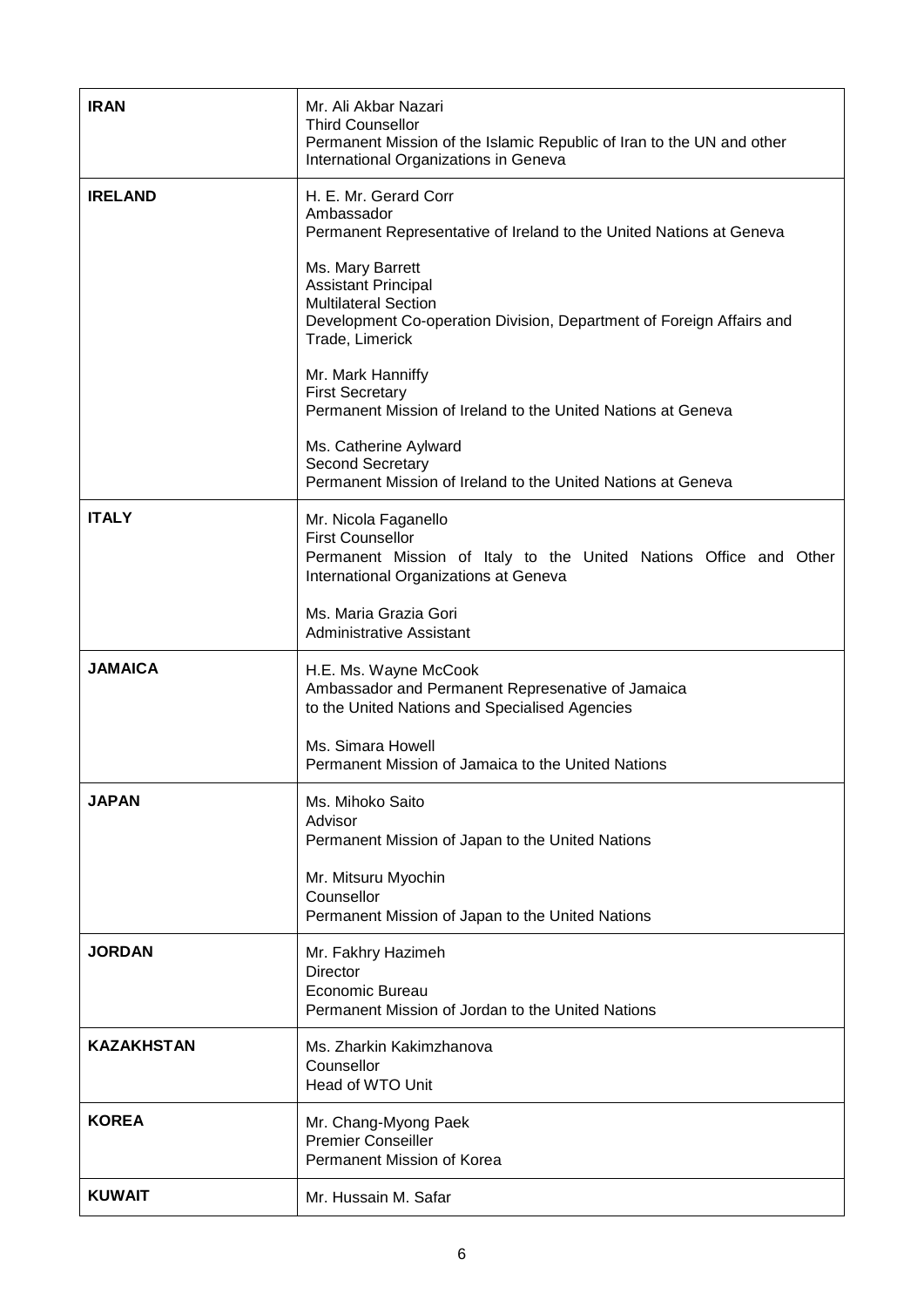|                   | Commercial Attaché<br>Permanent Mission of Kuwait to the United Nations                                                                                   |
|-------------------|-----------------------------------------------------------------------------------------------------------------------------------------------------------|
| <b>KYRGYZSTAN</b> | Mr. Kuban Kabaev<br><b>First Secretary</b><br>Permanent Mission of Kyrgyzstan to the United Nations                                                       |
| <b>LESOTHO</b>    | Mr. Moshe Kao<br>Minister counselor<br>Permanent Mission of Lesotho to the United Nations                                                                 |
| <b>LITHUANIA</b>  | H.E. Mr. Albinas Zananavičius<br>Ambassador<br>Permanent Mission of Lithuania to the UN and other International<br>Organizations in Geneva                |
|                   | Ms. Ieva Baršauskaitė<br><b>WTO Delegation Coordinator</b><br>Permanent Mission of Lithuania to the UN and other International<br>Organizations in Geneva |
|                   | Ms. Virginija Vinciuniene<br><b>First Secretary</b><br>Permanent Mission of Lithuania to the UN and other International<br>Organizations in Geneva        |
| <b>MACEDONIA</b>  | Mr. Dusko Uzunovski<br>Charge d'Affaires<br>Minister Counselor at the Permanent Mission of the republic of Macedonia to<br><b>UNOG</b>                    |
|                   | Mr. Burim Bilali<br>Third Secretary at the Permanent Mission of the republic of Macedonia to<br><b>UNOG</b>                                               |
| <b>MADAGASCAR</b> | Ms. Rinorison Iaene Sadiah Razafimandimby<br>Permanent Mission of Madagascar                                                                              |
| <b>MALDIVE</b>    | Ms. Iruthisham Adam<br>Ambassador<br>Permanent Mission of the Maldives to the UN and other Organizations at<br>Geneva                                     |
| <b>MALI</b>       | Mr. Cheick Omar Camara<br>Conseiller<br>Permanent Mission of Mali to the UN and other Organizations at Geneva                                             |
| <b>MAURITIUS</b>  | Mr. Israhynanda Dhalladoo<br>Ambassador<br>Permanent Mission of Mauritius to the UN, Geneva                                                               |
|                   | Mr. Adam Koodoruth<br><b>First Secretary</b><br>Permanent Mission of Mauritius to the UN, Geneva                                                          |
|                   | Ms. Dilshaad Uteem<br><b>First Secretary</b><br>Permanent Mission of Mauritius to the UN, Geneva                                                          |
| <b>MEXICO</b>     | H.E. Sr. Fernando De Mateo Venturini                                                                                                                      |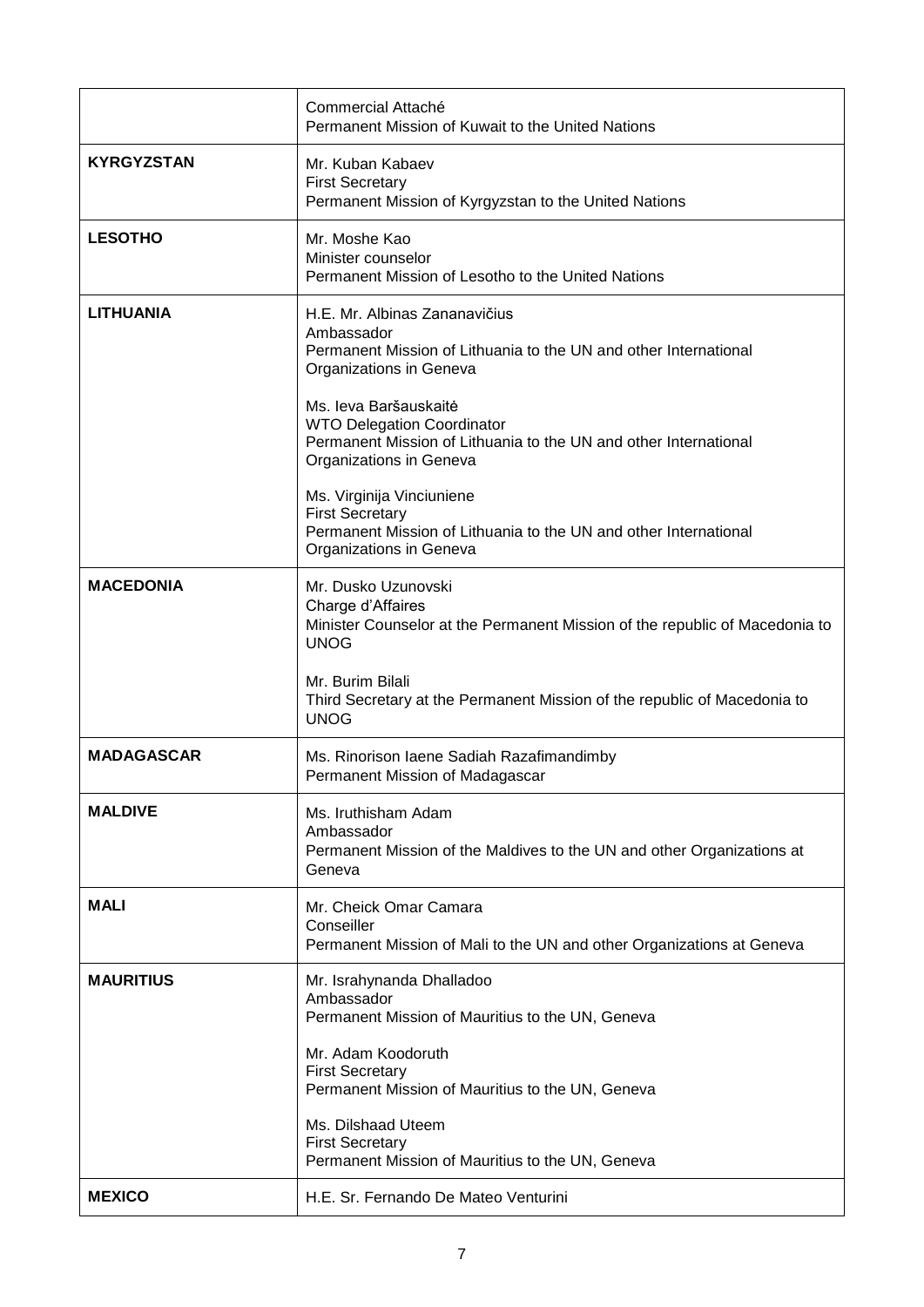|                   | Embajador<br>Representante Permanente<br>Misión Permanente de México ante la OMC                                                                                   |
|-------------------|--------------------------------------------------------------------------------------------------------------------------------------------------------------------|
|                   | Sra. Maria Hernandez Zermeno<br>Ministra<br>Representante Permanente Alterna de la Misión de México ante la OMC                                                    |
|                   | Sr. Ismael Ortiz Fernandez<br>Consejero<br>Misión Permanente de México ante la OMC                                                                                 |
|                   | Sra. Beatriz Hernandez Narvaez<br>Segunda Secretaria<br>Misión Permanente ante los Organismos Internacionales con sede en<br>Ginebra                               |
|                   | Sr. Luis Mariano Velazquez Chequer<br>Second Secretary<br>Misión Permanente ante los Organismos Internacionales con sede en<br>Ginebra                             |
|                   | Sr. Hugo Rodriguez Nicolat<br>Asesor<br>Misión Permanente ante los Organismos Internacionales con sede en<br>Ginebra                                               |
| <b>MOLDOVA</b>    | H.E. Mr. Victor Moraru<br>Ambassador<br>Permanent Representative to the United Nations Office in Geneva                                                            |
|                   | Mr. Alexei latco<br><b>First Secretary</b><br>Permanent Mission in Geneva                                                                                          |
| <b>MONTENEGRO</b> | H.E. Ms. Zorica Maric-Djordjevic<br>Ambassador<br>Permanent Mission of Montenegro to the WTO<br>Ambassador of Montenegro to the UNHCR                              |
|                   | Mr. Pave Karanikic<br><b>Third Secretary</b><br>Permanent Mission of Montenegro                                                                                    |
| <b>MYANMAR</b>    | Mr. Aung Min Thyke<br>Counsellor<br>Permanent Mission of Myanmar to the United Nations                                                                             |
|                   | Ms. Lynn Marlar Lwin<br><b>First Secretary</b><br>Permanent Mission of Myanmar to the United Nations                                                               |
| THE NETHERLANDS   | Mr. Dick de Man<br>Deputy Managing Director<br>Centre for the Promotion of Imports from Developing Countries (CBI)<br>Ministry of Foreign Affairs, The Netherlands |
|                   | Mr. Taco Stoppels                                                                                                                                                  |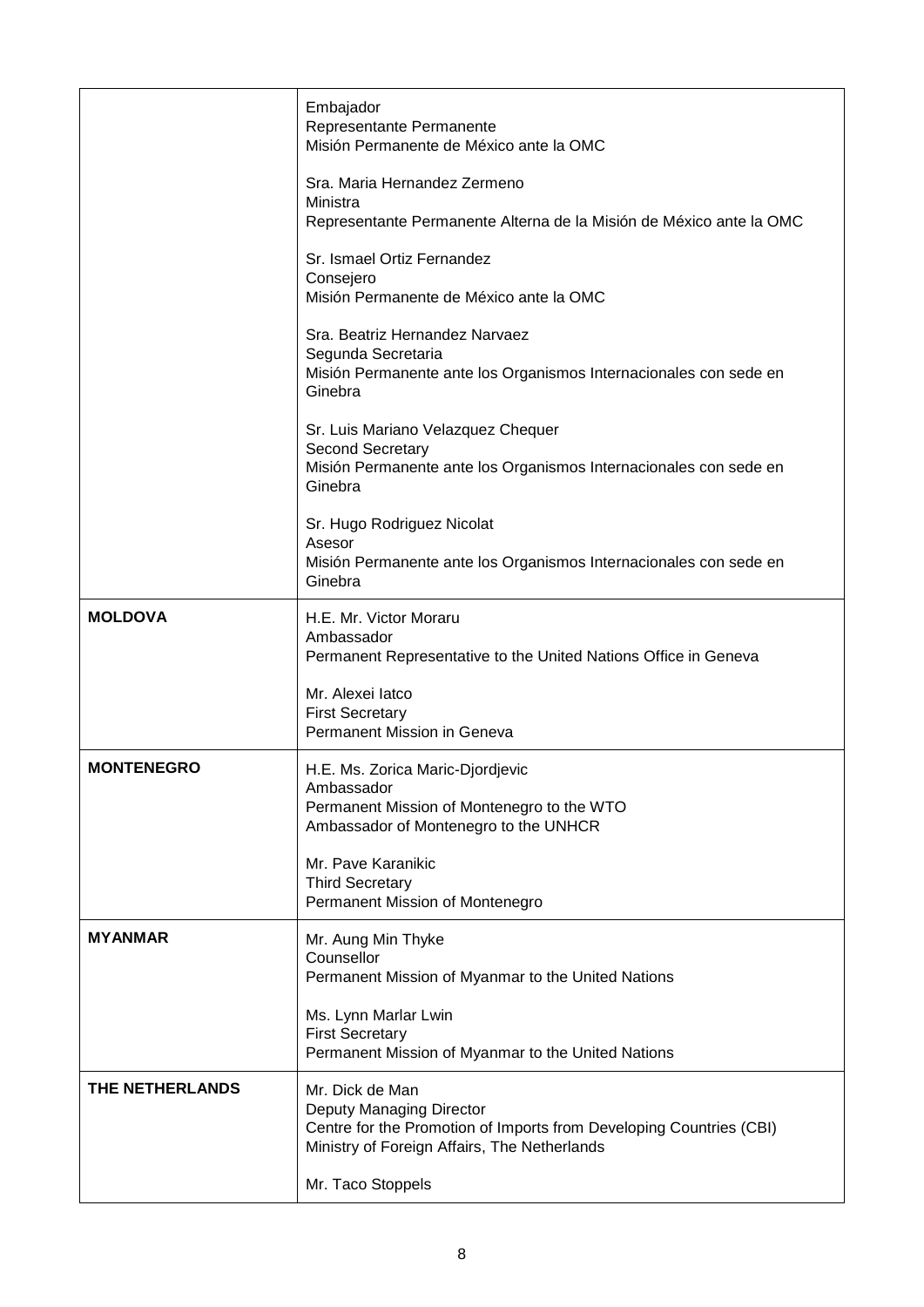|                        | Counsellor<br>Permanent Mission of the netherlands to the United Nations                                                                                 |
|------------------------|----------------------------------------------------------------------------------------------------------------------------------------------------------|
| <b>NICARAGUA</b>       | Mr. Silvio Zambrana<br>Ministro Consejero<br>Permanent Mission of Nicaragua to the United Nations                                                        |
| <b>NIGERIA</b>         | Mr. Maigari Buba<br><b>Minister Counsellor</b><br>Nigeria Trade Office to WTO                                                                            |
| <b>NORWAY</b>          | Ms. Monica Nagelgaard<br>Deputy Permanent Representative<br>Permanent Mission of Norway to the World Trade Organization                                  |
|                        | Mr. Lars Børresen<br><b>First Secretary</b><br>Permanent Mission of Norway to the World Trade Organization                                               |
|                        | Mr. Geir Hernes<br>Permanent Mission of Norway to the World Trade Organization                                                                           |
|                        | Ms. Karen Gildberg<br>Permanent Mission of Norway to the World Trade Organization                                                                        |
| <b>OMAN</b>            | Ms. Hilda Al Hinai<br>Deputy Permanent Representative<br>Permanent Mission of Oman to the WTO                                                            |
|                        | Ms. Fatima Al Ghazali<br><b>Plenipotentiary Minister</b><br>Permanent Mission of Oman to the WTO                                                         |
|                        | Mr. Mohamed Al Saadi<br><b>First Secretary</b><br>Permanent Mission of Oman to the WTO                                                                   |
| <b>PACIFIC ISLANDS</b> | Mr. Jimmy Rantes<br>Director of Industries<br>Vanuatu<br>Permanent Delegation of the Pacific Islands Forum to the WTO                                    |
|                        | Ms. Robyn Ekstrom<br><b>Trade Promotion Adviser</b><br>Pacific Islands Forum Secretariat<br>Permanent Delegation of the Pacific Islands Forum to the WTO |
| <b>PALESTINE</b>       | H.E. Mr. Ibrahim Khraishi<br>Ambassador<br>Mission of the State of Palestine to the UN                                                                   |
|                        | Mr .Taissir Al-Adjouri<br>Counsellor<br>Mission of the State of Palestine to the UN                                                                      |
| <b>PAKISTAN</b>        | H. E. Mr. Zamir Akram<br>Ambassador<br>Permanent Representative                                                                                          |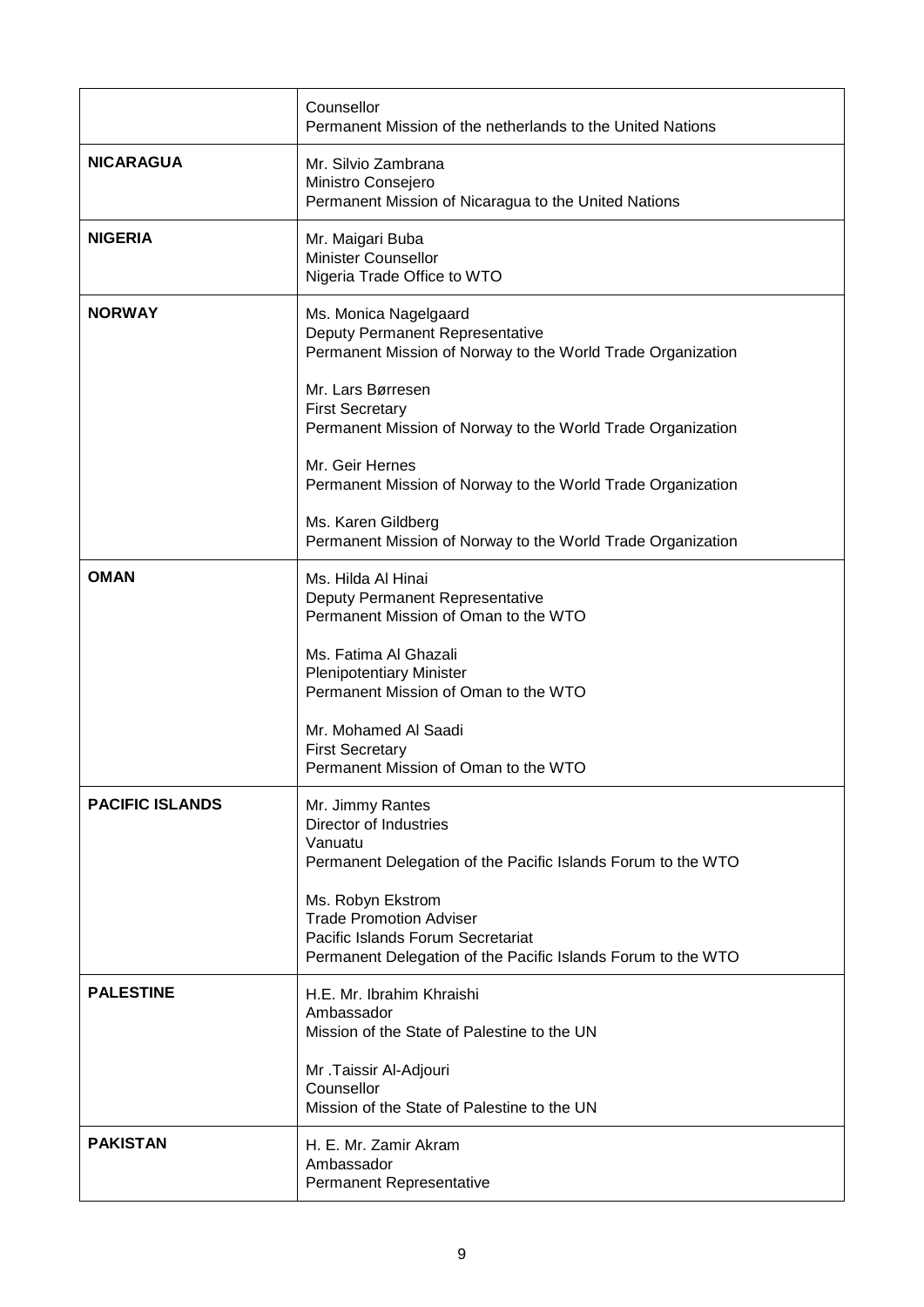|                                            | Permanent Mission of the Islamic Republic of Pakistan to the United Nations<br>and Other International Organizations at Geneva                                         |
|--------------------------------------------|------------------------------------------------------------------------------------------------------------------------------------------------------------------------|
|                                            | Mr. Ahsan Nabeel<br>Second Secretary<br>Permanent Mission of the Islamic Republic of Pakistan to the United Nations<br>and Other International Organizations at Geneva |
| PERU'                                      | Mr. Carlos Rossi<br>Consejero<br>Misión del Perú                                                                                                                       |
|                                            | Ms. Katia Angeles<br>Consejera<br>Misión del Perú                                                                                                                      |
| <b>PHILIPPINE</b>                          | Ms. Lourdes A. Berrig<br><b>Trade Advisor</b><br>Permanent Mission of Philippine to the WTO in Geneva                                                                  |
| <b>RÉPUBLIQUE</b><br><b>CENTRAFRICAINE</b> | Mr. Delalune Kobo Konyinan<br>Counsellor<br>Permanent Mission of Centralafrican Republic to the UN in Geneva                                                           |
| <b>RUSSIAN FEDERATION</b>                  | Mr. Alexander Zagryadskiy<br>Counsellor<br>Permanent Mission of Russia in Geneva                                                                                       |
| <b>SAINT LUCIA</b>                         | Ms. Natasha C. Edwin-Walcott<br>Second Secretary<br>Organization of Eastern Caribbean States                                                                           |
| <b>SENEGAL</b>                             | H.E. Mr. Fodé Seck<br>Ambassador<br>Mission permanente du Sénégal auprès de l'Office des Nations Unies                                                                 |
|                                            | Mr. Mamour Niang<br><b>Premier Conseiller</b><br>Mission permanente de la République du Sénégal auprès de l'Office des<br><b>Nations Unies</b>                         |
| <b>SINGAPORE</b>                           | Mr. Thaddaeus Hoo<br><b>First Secretary</b><br>Permanent Mission of Singapore in Geneva                                                                                |
| <b>SOLOMON ISLANDS</b>                     | H.E. Mr. Moses Kouni Mose<br>Ambassador<br>Permanent Mission of Solomon Islands to UNOG and WTO and other<br>International Organisations                               |
|                                            | Ms. Faye Mose<br>Counsellor<br>Permanent Mission of Solomon Islands to UNOG and WTO and other<br>International Organisations                                           |
| <b>SPAIN</b>                               | Ms. Remedios Romeo<br>Counselor<br>misión Permanente ante la Oficina de las Naciones Unides en Ginebra                                                                 |
| <b>SRI LANKA</b>                           | H.E. Mr. Nimal Karunatilake<br>Ambassador                                                                                                                              |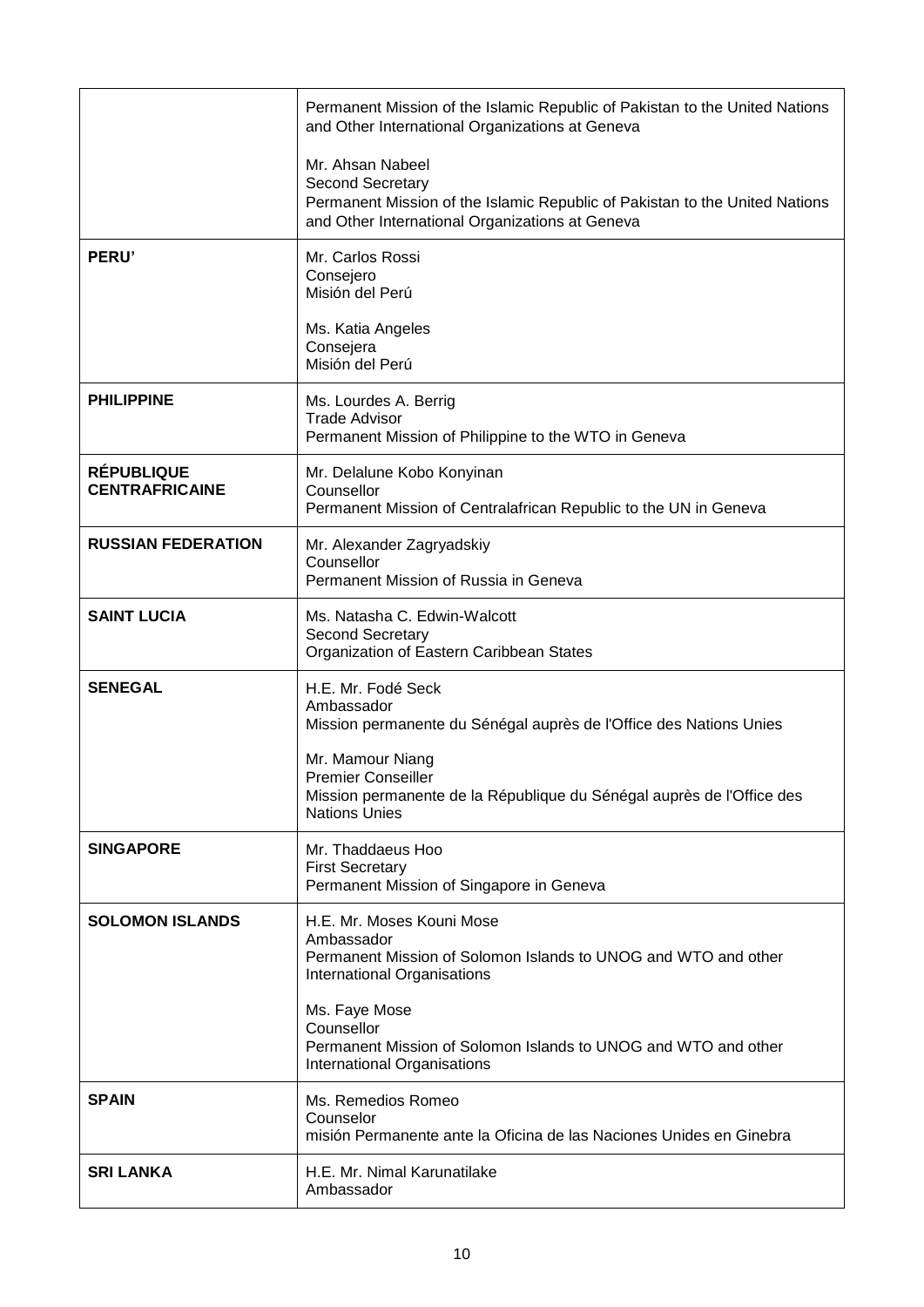|                    | Permanent Representative to the WTO                                                                                                           |
|--------------------|-----------------------------------------------------------------------------------------------------------------------------------------------|
|                    | Ms. Lakmini Mendis<br><b>Minister Counsellor</b><br>Com                                                                                       |
|                    | Ms. Rekha Mallikaarchchie<br><b>WTO</b> Intern<br>Permanent Mission of Sri Lanka to the UN and Other International<br>Organizations in Geneva |
| <b>SUDAN</b>       | Mr. Osman Eltayeb Elmahdi<br>Intern<br>Sudan Mission                                                                                          |
| <b>SWAZILAND</b>   | Ms. Jennifer Neves<br><b>First Secretary</b><br>Permanent Mission of Swaziland to the UN and Other International<br>Organizations in Geneva   |
| <b>SWEDEN</b>      | Mr. Oscar Ekéus<br><b>First Secretary</b><br>Permanent Mission of Sweden                                                                      |
| <b>SWITZERLAND</b> | Ms. Catherine Weber<br>Counsellor<br><b>Permanent Mission of Switzerland</b>                                                                  |
| <b>TAIWAN</b>      | Mr. Wei-chung Chou<br>Minister<br>Mission of Taiwan PKM to WTO                                                                                |
|                    | Ms. Julia Chao-yu Cheng<br><b>First Secretary</b><br>Mission of Taiwan PKM to WTO                                                             |
| <b>TAJIKISTAN</b>  | Mr. Saidrahmon Nazriev<br>Deputy Minister<br>Ministry of Economic Development & Trade of the Republic of Tajikistan                           |
| <b>TANZANIA</b>    | Mr. Elia N. Mtweve<br>Intern<br>Permanent Mission of Tanzania to the WTO                                                                      |
| <b>TCHAD</b>       | Ms. Ndade Mandagua Djimasbeye<br>Conseiller économique<br>Permanent Mission of Tchad                                                          |
| <b>THAILAND</b>    | Mr. Sorayut Chasombat<br><b>Minister Counsellor</b><br>Permanent Mission of Thailand to the WTO                                               |
| <b>TOGO</b>        | Mr. Essohanam Petchezi<br><b>First Secretary</b><br>Permanent Mission of Togo to the UN and Other International Organizations<br>in Geneva    |
|                    | Mr. Komla Galley<br>Directeur du commerce extérieur<br>Togo                                                                                   |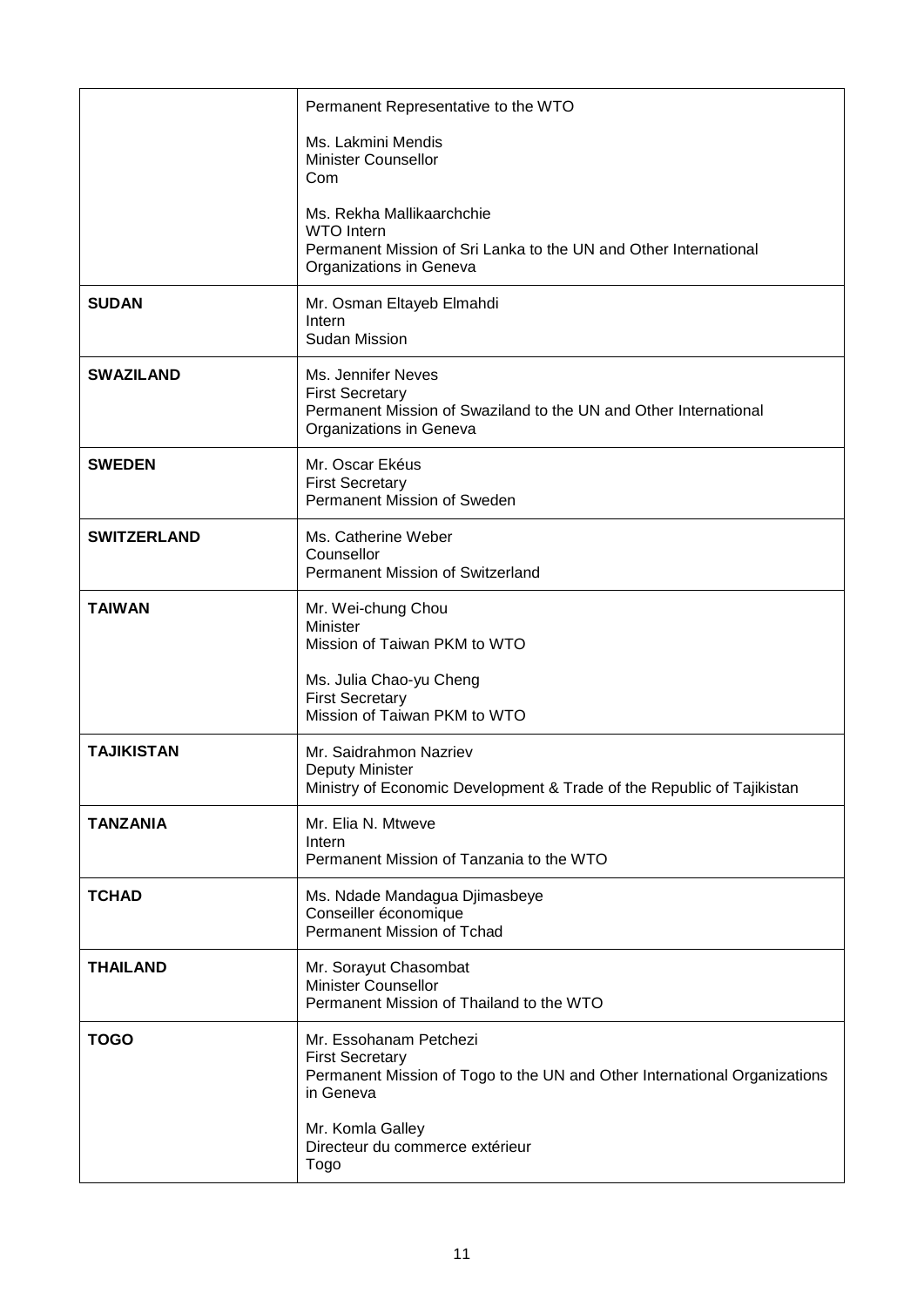| <b>TUNISIA</b>        | Mr. Abdelhamid Gharbi<br>Counsellor<br>Permanent Mission of Tunisia to the UN and Other International<br>Organizations in Geneva                                                                                                                                                                                        |
|-----------------------|-------------------------------------------------------------------------------------------------------------------------------------------------------------------------------------------------------------------------------------------------------------------------------------------------------------------------|
| <b>UNITED KINGDOM</b> | H.E. Ms. Karen Elizabeth Pierce<br>Ambassador<br>Permanent Mission of the United Kingdom to the WTO<br>Mr. Kebur Azbaha<br>Second Secretary<br>Permanent Mission of the United Kingdom to the WTO<br>Ms. Adaeze Igboemeka<br>Head, Trade and Development<br>Department for International Development, Trade Policy Unit |
| <b>URUGUAY</b>        | H.E. Sr. Francisco Pírez Gordillo<br>Embajador<br>Representante Permanente<br>Misión Permanente ante la OMC                                                                                                                                                                                                             |
| <b>ZAMBIA</b>         | Mr. Glyne Michelo<br>Director for Export Promotion and Market Development<br>Zambia Development Agency                                                                                                                                                                                                                  |
| <b>ZIMBABWE</b>       | Ms. Julia Margaret Mapungwana<br><b>Premier Conseiller</b><br>Permanent Mission of Zimbabwe to the UN and Other International<br>Organizations in Geneva                                                                                                                                                                |

| UNITED NATIONS BODIES AND PROGRAMMES                                                      |                                                                                                                                                                                                                                                                                                                                                                                                       |
|-------------------------------------------------------------------------------------------|-------------------------------------------------------------------------------------------------------------------------------------------------------------------------------------------------------------------------------------------------------------------------------------------------------------------------------------------------------------------------------------------------------|
| <b>UNITED NATIONS</b><br><b>CONFERENCE ON TRADE</b><br><b>AND DEVELOPMENT</b><br>(UNCTAD) | Mr. Supachai Panitchpakdi<br>Secretary-General                                                                                                                                                                                                                                                                                                                                                        |
| <b>INTERNATIONAL ORGANIZATIONS</b>                                                        |                                                                                                                                                                                                                                                                                                                                                                                                       |
| <b>WORLD TRADE</b><br><b>ORGANIZATION (WTO)</b>                                           | Mr. Pascal Lamy<br>Director-General<br>Mr. Hans-Peter Werner<br>Counsellor<br><b>Development Division</b><br>Mr. Maarten Smeets<br>Counsellor<br>Institute for Training and Technical Cooperation<br>Mr. Claude Trolliet<br>Counsellor<br>Institute for Training and Technical Cooperation<br>Mr. Trineesh Biswas<br>Economic Affairs officer, Development Division<br>Mr. Javier Gutierrez<br>Intern |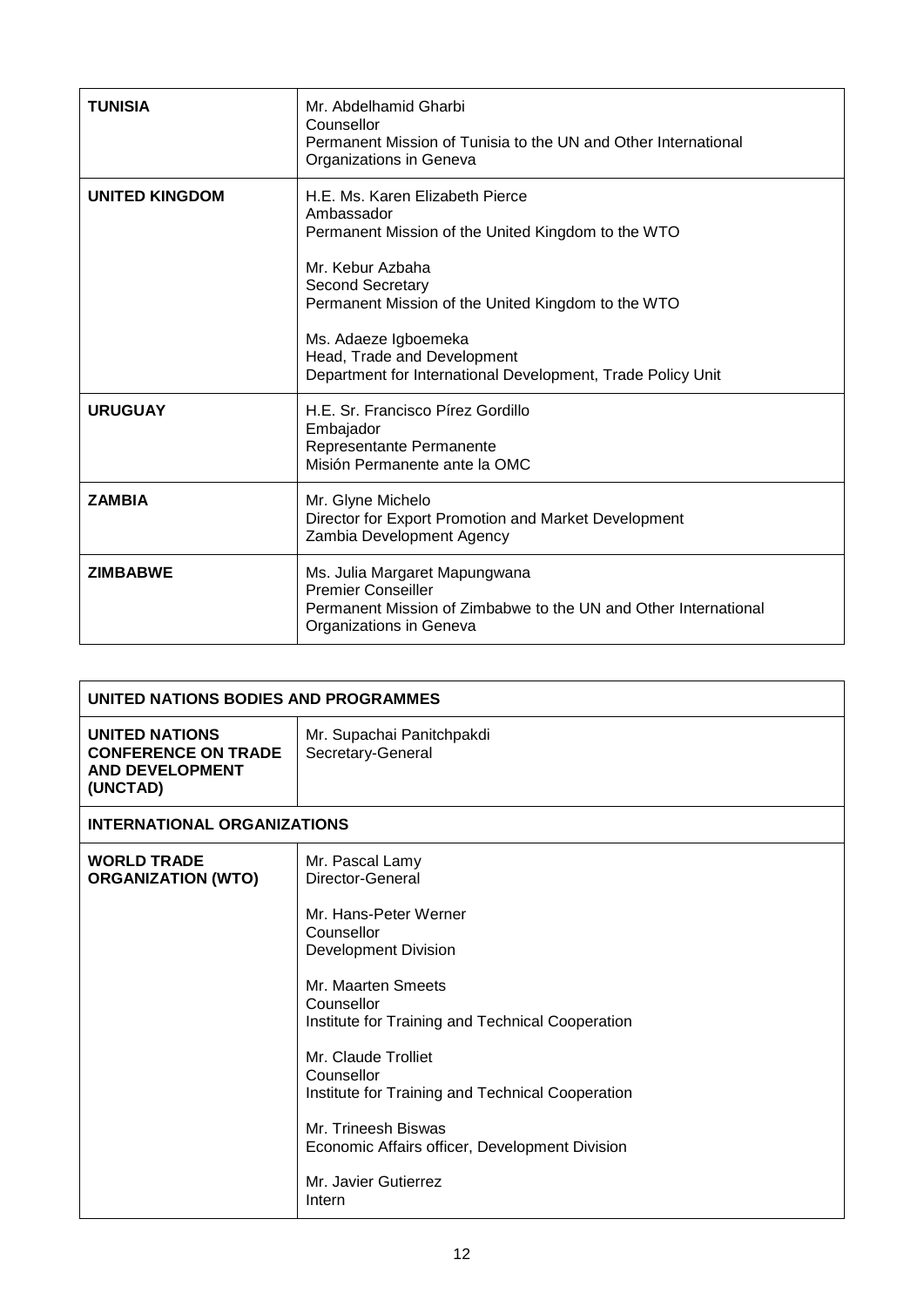| <b>Information and External Relations Division</b> |
|----------------------------------------------------|
|                                                    |

| <b>INTERGOVERNMENTAL ORGANIZATIONS</b>                                                               |                                                                                                                                                                                                                                |  |
|------------------------------------------------------------------------------------------------------|--------------------------------------------------------------------------------------------------------------------------------------------------------------------------------------------------------------------------------|--|
| <b>AFRICAN UNION</b>                                                                                 | Mr. Faouzi Gsouma<br>Counsellor<br>Permanent Mission of the African Union to the UN and Other International<br>Organizations in Geneva                                                                                         |  |
| <b>AFRICAN, CARIBBEAN</b><br>AND PACIFIC GROUP OF<br><b>STATES (ACP)</b>                             | H.E. Mr. Marwa Joel Kisiri<br>Ambassador<br><b>ACP Permanent delegation</b><br>Mr. Felix Maonera<br>Deputy head<br><b>ACP Geneva Office</b><br>Mr. Mahamoudou M. Diallo<br><b>ACP/WTO Official</b><br><b>ACP Geneva Office</b> |  |
| <b>PERMANENT MISSION OF</b><br><b>THE ORGANISATION OF</b><br><b>THE ISLAMIC</b><br><b>CONFERENCE</b> | Mr. Halim Grabus<br><b>First Secretary</b><br>Permanent Mission of the Organisation of the Islamic Conference                                                                                                                  |  |

| NON-GOVERNMENTAL ORGANIZATIONS (ECOSOC accredited) |                                                                                                                                                                                                                                                                                                                                                                            |  |
|----------------------------------------------------|----------------------------------------------------------------------------------------------------------------------------------------------------------------------------------------------------------------------------------------------------------------------------------------------------------------------------------------------------------------------------|--|
| <b>INGENIEURS DU MONDE</b>                         | Mr. François Ullmann<br>Expert                                                                                                                                                                                                                                                                                                                                             |  |
| <b>CUTS International</b><br>(UNCTAD accredited)   | Mr. Rashid S. Kaukab<br>Director<br><b>CUTS International, Geneva</b><br>Mr. Julian Mukiibi<br>Senior Programme Officer<br><b>CUTS International, Geneva</b><br>Mr. Nathan Sologny<br>Intern<br><b>CUTS International, Geneva</b>                                                                                                                                          |  |
| <b>BPW INTERNATIONAL</b>                           | Ms. Aphroditi Miriklis<br>President<br>Ms. Hayriye Berat Arzu Irge<br>UN Representative Vienna<br>HRH Princess Alexandra Fay Jahan Ara<br>UN Representative ESCWA<br>Ms. Bosshart-Pfluger Katharina Alice<br>International Federation of Business & Professional Women<br>Ms. Antoinette Josephine Anna Ruegg<br>International Federation of Business & Professional Women |  |